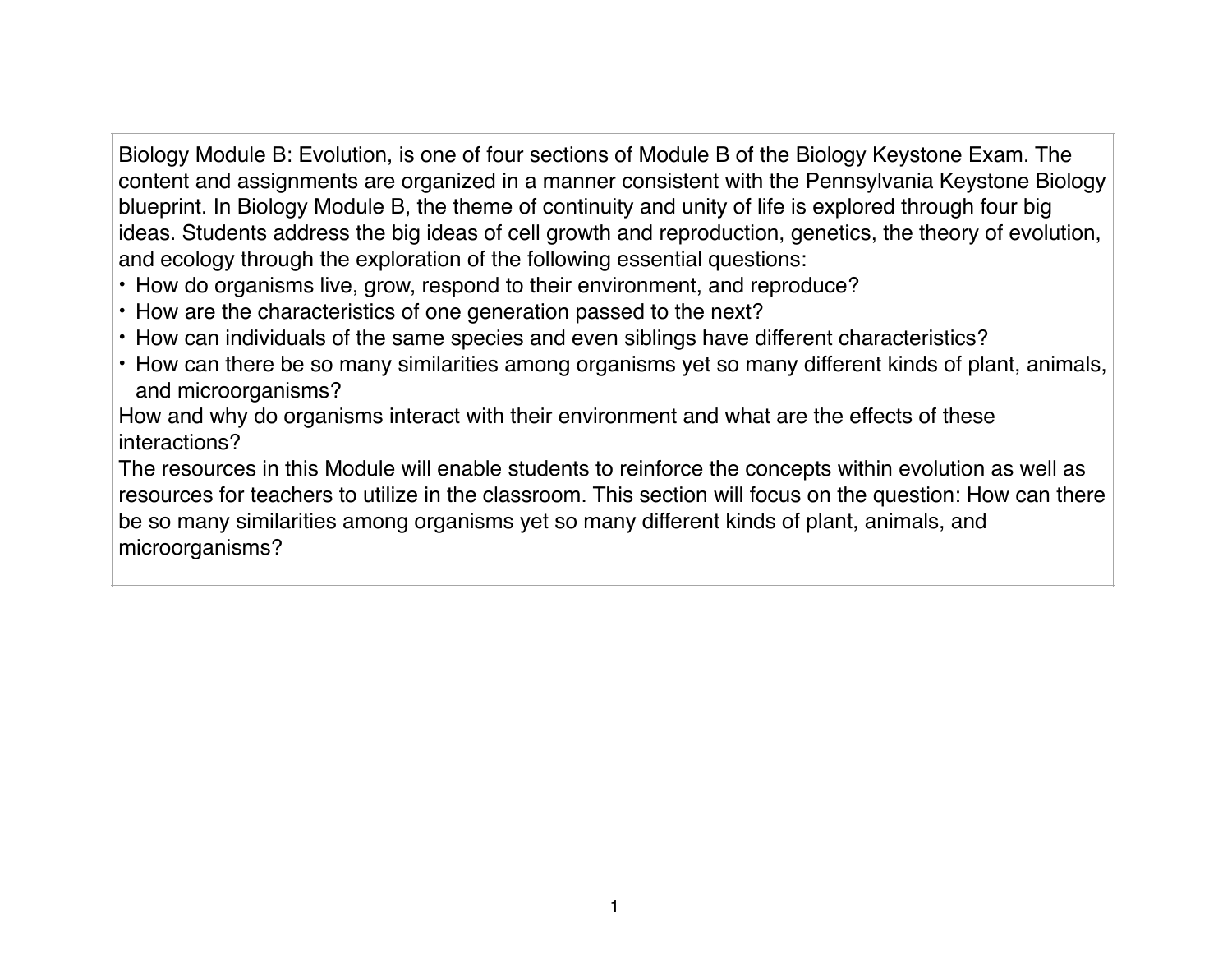## BIO B EVOLUTION

| <b>Module Title</b>            | <b>Message</b>                                                                                                                                                                                                                                                                                                                                                                                                                                                                                                                                                                                                                                                                                                   | <b>Assignment /</b><br><b>Call to Action</b>                          | <b>Content</b><br><b>Directions</b> | Resource / URL                                          | Info about the<br><b>URL</b> (published<br>on the "i"<br>button of a<br>resource/url) | <b>Notes</b> |  |  |
|--------------------------------|------------------------------------------------------------------------------------------------------------------------------------------------------------------------------------------------------------------------------------------------------------------------------------------------------------------------------------------------------------------------------------------------------------------------------------------------------------------------------------------------------------------------------------------------------------------------------------------------------------------------------------------------------------------------------------------------------------------|-----------------------------------------------------------------------|-------------------------------------|---------------------------------------------------------|---------------------------------------------------------------------------------------|--------------|--|--|
| Section Overview:<br>Evolution | In Biology Module B, the theme of continuity and unity of life is explored through four big ideas. The big idea of this<br>section, Evolution, focuses on concepts related to the mechanisms of biological evolution and the application of scientific thinking,<br>processes, tools and technologies in the study of the theory of evolution. Students apply scientific processes to interpret and<br>evaluate sources of evidence that can explain the mechanisms of evolutionary theory. They use evidence to explain processes<br>and use models to communicate explanations of the concepts. Scientific concepts of hypothesis, inference, law, theory, principle,<br>fact, and observation are emphasized. |                                                                       |                                     |                                                         |                                                                                       |              |  |  |
|                                |                                                                                                                                                                                                                                                                                                                                                                                                                                                                                                                                                                                                                                                                                                                  |                                                                       |                                     |                                                         |                                                                                       |              |  |  |
| Theory of Evolution            | In Biology Module B, the theme of continuity and unity of life is explored through four big ideas. The big idea of this<br>section, Evolution, focuses on concepts related to the mechanisms of biological evolution and the application of scientific thinking,<br>processes, tools and technologies in the study of the theory of evolution. Students apply scientific processes to interpret and<br>evaluate sources of evidence that can explain the mechanisms of evolutionary theory. They use evidence to explain processes<br>and use models to communicate explanations of the concepts. Scientific concepts of hypothesis, inference, law, theory, principle,<br>fact, and observation are emphasized. |                                                                       |                                     |                                                         |                                                                                       |              |  |  |
|                                |                                                                                                                                                                                                                                                                                                                                                                                                                                                                                                                                                                                                                                                                                                                  | READ text on<br>Darwin and the<br>Theory of Evolution<br>Ch 10 Sec 1. |                                     | https://<br>www.youtube.com/<br>watch?<br>v=fQvER3Myl2c |                                                                                       |              |  |  |
|                                |                                                                                                                                                                                                                                                                                                                                                                                                                                                                                                                                                                                                                                                                                                                  | <b>WATCH this video</b><br>about natural<br>selection.                |                                     | https://<br>www.youtube.com/<br>watch?<br>v=aTftyFboC_M |                                                                                       |              |  |  |
|                                |                                                                                                                                                                                                                                                                                                                                                                                                                                                                                                                                                                                                                                                                                                                  | WATCH a video on<br>evoluevolutionation.                              |                                     | https://<br>www.youtube.com/<br>watch?<br>v=dBnZ734vN3E |                                                                                       |              |  |  |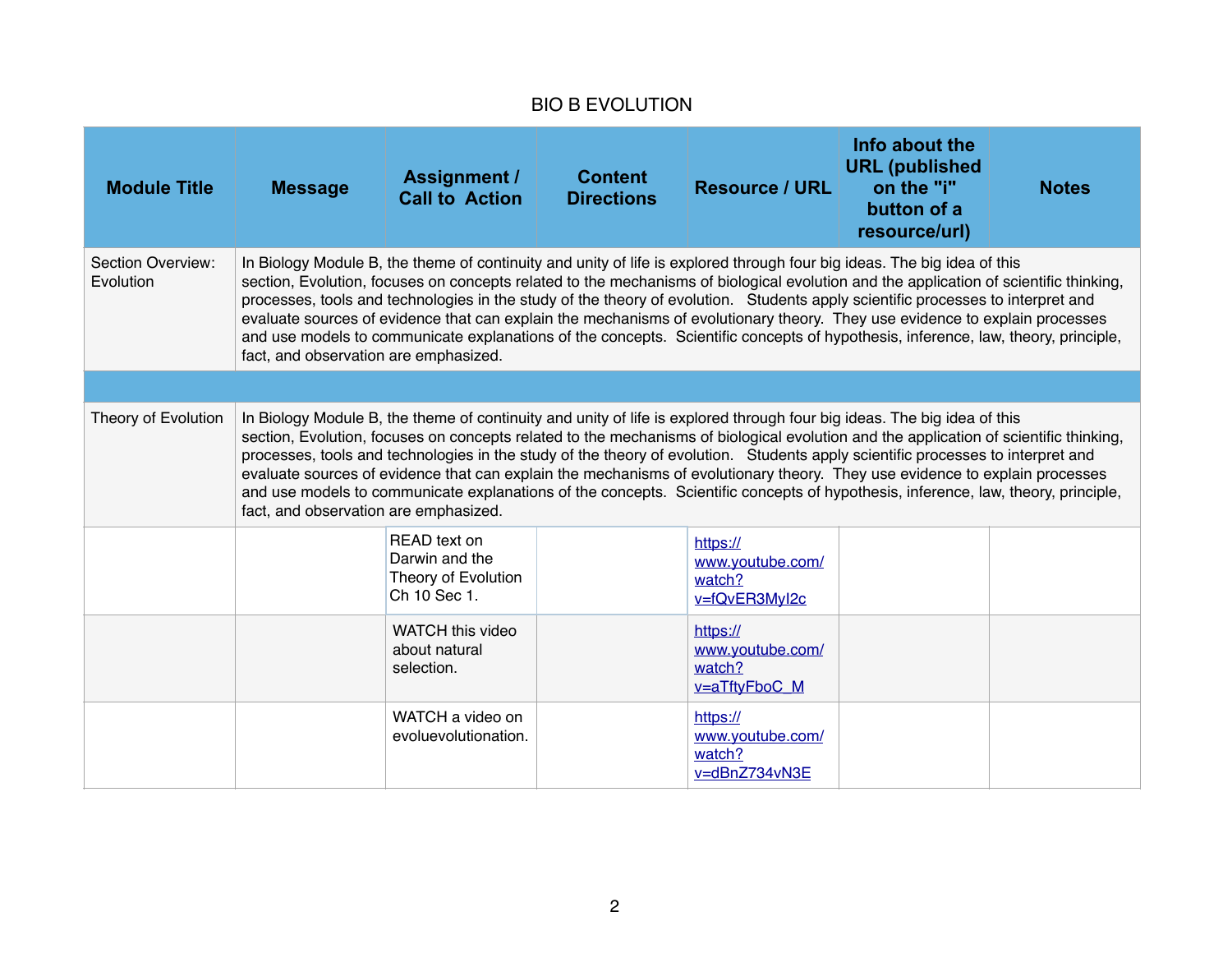|  | SIMULATE natural<br>selection by<br>completing this<br>virtual lab.           | http://<br>www.biologycorner.<br>com/worksheets/<br>pepperedmoth.html                           |                                         |  |
|--|-------------------------------------------------------------------------------|-------------------------------------------------------------------------------------------------|-----------------------------------------|--|
|  | ANALYZE the<br>"Survival of the<br>Sneakiest" cartoon.                        | https://<br>drive.google.com/<br>open?<br>id=0B99Um_mvTW<br>dGVWZYLTU0bXB<br>hRig               | PDF-<br>SurvivaloftheSneaki<br>est.doc  |  |
|  | CREATE a website<br>regarding the theory<br>of evolution.                     | http://<br>www.biologycorner.<br>com/projects/<br>evolution/index.html                          |                                         |  |
|  | <b>COMPLETE Theory</b><br>of Evolution<br>worksheet in CK-12<br>pages 424-439 | https://<br>itunes.apple.com/<br>us/book/ck-12-<br>biology-workbook/<br>id518270997?<br>$mt=11$ |                                         |  |
|  | CREATE a story<br>about evolution<br>using this app.                          | https://<br>itunes.apple.com/<br>us/app/photostory-<br>create-your-own/<br>id551635235?mt=8     |                                         |  |
|  | <b>ANSWER</b> free<br>response questions.                                     | https://<br>drive.google.com/<br>open?<br>id=0B99Um_mvTW<br>dGZVJaSVNNQVB<br>pMTg               | Word -<br>exam_free_respons<br>$e-1$    |  |
|  | PERFORM lab on<br>Natural selection.                                          | https://<br>drive.google.com/<br>open?<br>id=0B99Um_mvTW<br>dGeHJkSVoyNkg0e<br>EE               | Word -<br>natural_selection_la<br>$b-1$ |  |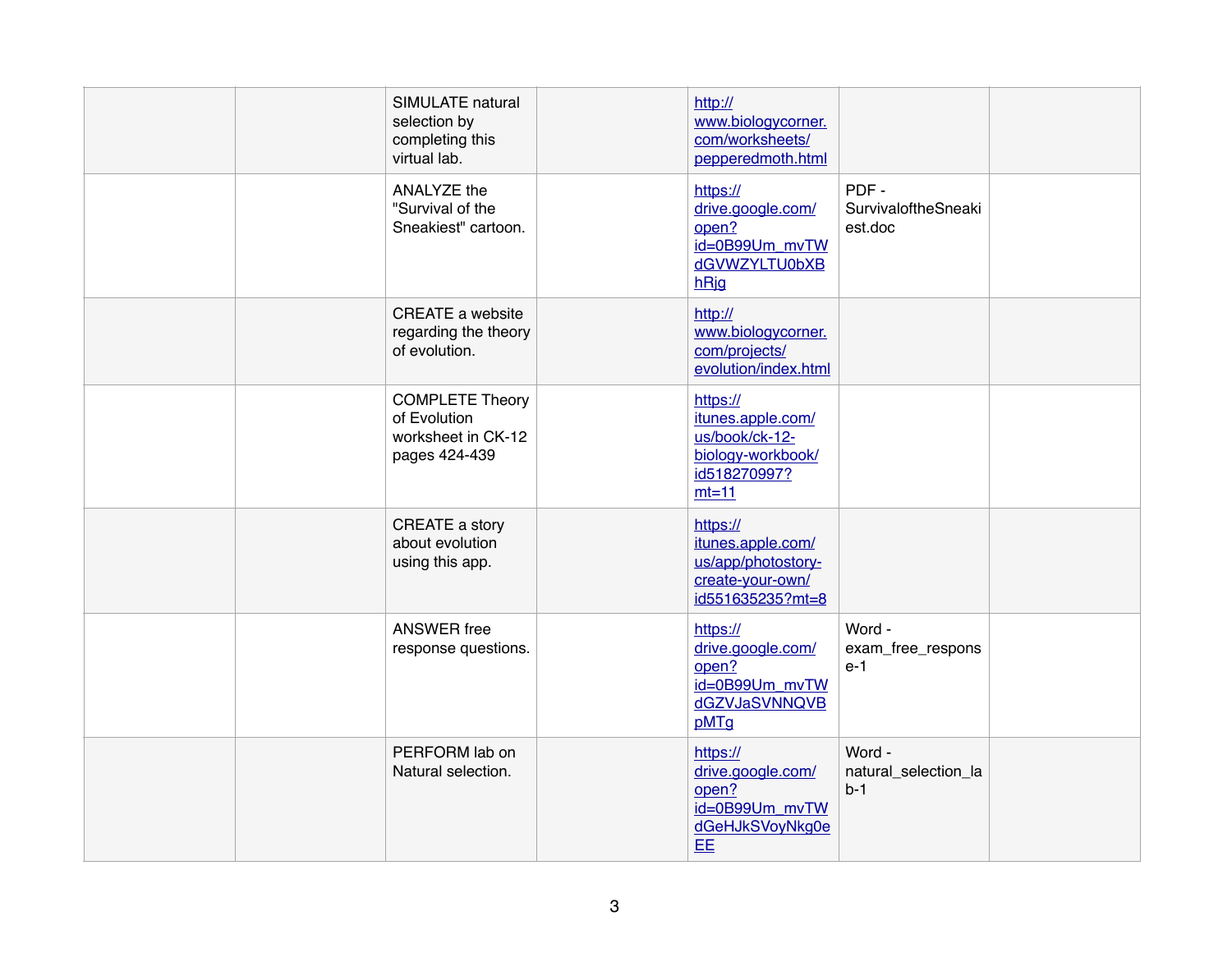|                                       | <b>DISCOVER Darwin</b><br>and Evolution.                      | http://www.pbs.org/<br>wgbh/evolution/<br>educators/lessons/<br>lesson2/index.html                                                                                                                                                                                                                                                                                                               |  |
|---------------------------------------|---------------------------------------------------------------|--------------------------------------------------------------------------------------------------------------------------------------------------------------------------------------------------------------------------------------------------------------------------------------------------------------------------------------------------------------------------------------------------|--|
|                                       |                                                               |                                                                                                                                                                                                                                                                                                                                                                                                  |  |
| The Mechanisms of<br><b>Evolution</b> | and phenotypic variations within a population.                | Students will use data to demonstrate how natural selection can impact allele frequencies of a population. Students will<br>communicate the factors that can contribute to the development of new species and distinguish between isolating mechanisms,<br>genetic drift, founder effect, and migration. Students will construct an explanation of how genetic mutations may result in genotypic |  |
|                                       | READ text on the<br>mechanisms of<br>evolution Ch 10 Sec<br>3 | https://<br>itunes.apple.com/<br>us/book/ck-12-<br>biology-interactive/<br>id574071922?<br>$mt=13$                                                                                                                                                                                                                                                                                               |  |
|                                       | WATCH this video<br>on speciation.                            | http://<br>www.hhmi.org/<br>biointeractive/anole-<br>lizards-example-<br>speciation                                                                                                                                                                                                                                                                                                              |  |
|                                       | WATCH video on<br>the mechanisms of<br>evolution.             | https://<br>www.youtube.com/<br>watch?<br>v=ALXqMcqH5uE                                                                                                                                                                                                                                                                                                                                          |  |
|                                       | PERFORM an<br>activity to show<br>natural selection.          | http://www.pbs.org/<br>wgbh/evolution/<br>educators/lessons/<br>lesson4/act1.html                                                                                                                                                                                                                                                                                                                |  |
|                                       | WATCH video on<br>Genetic Drift and<br>the Founder Effect.    | https://<br>www.youtube.com/<br>watch?v=2y-<br>u9ToDfwl                                                                                                                                                                                                                                                                                                                                          |  |
|                                       | <b>WATCH Genetic</b><br>drift video by<br>Bozeman.            | Video - Genetic<br>Drift - YouTube                                                                                                                                                                                                                                                                                                                                                               |  |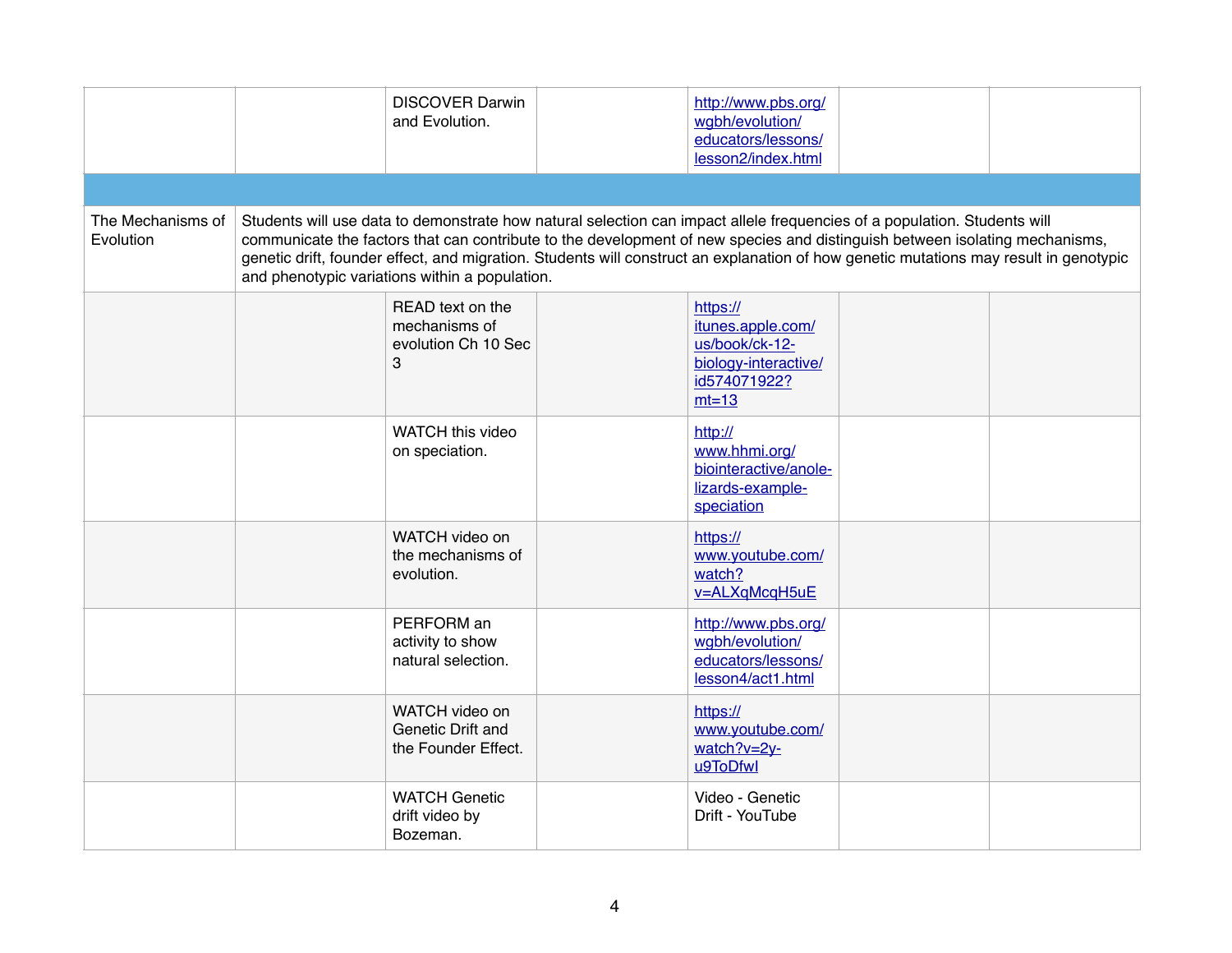|                                             |                                           | <b>SYNTHESIZE</b><br>evolution topics by<br>completing the<br>concept map.                                 | http://<br>www.biologycorner.<br>com/worksheets/<br>evolution_concept.h<br>tml                     |                                                                                                                             |                                             |
|---------------------------------------------|-------------------------------------------|------------------------------------------------------------------------------------------------------------|----------------------------------------------------------------------------------------------------|-----------------------------------------------------------------------------------------------------------------------------|---------------------------------------------|
|                                             |                                           |                                                                                                            |                                                                                                    |                                                                                                                             |                                             |
| Evidence for<br><b>Biological Evolution</b> | biochemical, and universal genetic code). |                                                                                                            |                                                                                                    | Students will evaluate evidence supporting the theory of evolution (i.e., fossil, anatomical, physiological, embryological, |                                             |
|                                             |                                           | READ text on<br>biological evolution<br>Ch 10 Sec 2.                                                       | https://<br>itunes.apple.com/<br>us/book/ck-12-<br>biology-interactive/<br>id574071922?<br>$mt=13$ |                                                                                                                             |                                             |
|                                             |                                           | READ the following<br>article about<br>evidence for<br>evolution.                                          | http://<br>anthro.palomar.edu/<br>evolve/<br>evolve_3.htm                                          |                                                                                                                             |                                             |
|                                             |                                           | WATCH video on<br>DNA sequencing.                                                                          | http://<br>www.bozemanscien<br>ce.com/comparing-<br>dna-sequences                                  |                                                                                                                             |                                             |
|                                             |                                           | <b>NAVIGATE</b> website<br>to learn about<br>evolution.                                                    | http://<br>evolution.berkeley.e<br>du/evolibrary/<br>home.php                                      |                                                                                                                             | NEEDS TO BE<br><b>CHANGED IN</b><br>COURSE! |
|                                             |                                           | <b>COMPLETE this lab</b><br>activity on the<br>evidence of<br>evolution using<br>cytochrome c<br>analysis. | https://<br>drive.google.com/<br>open?<br>id=0B99Um_mvTW<br>dGT0VpX2dXdkpT<br>R1U                  | PDF - Honors-<br>Evolution-Lab-<br>Amino Acid<br>Comparison                                                                 |                                             |
|                                             |                                           | <b>ANALYZE fossil</b><br>evidence for<br>evolution by taking<br>this online quiz.                          | http://<br>www.indiana.edu/<br>~ensiweb/lessons/<br>gr.fs.fd.html                                  |                                                                                                                             |                                             |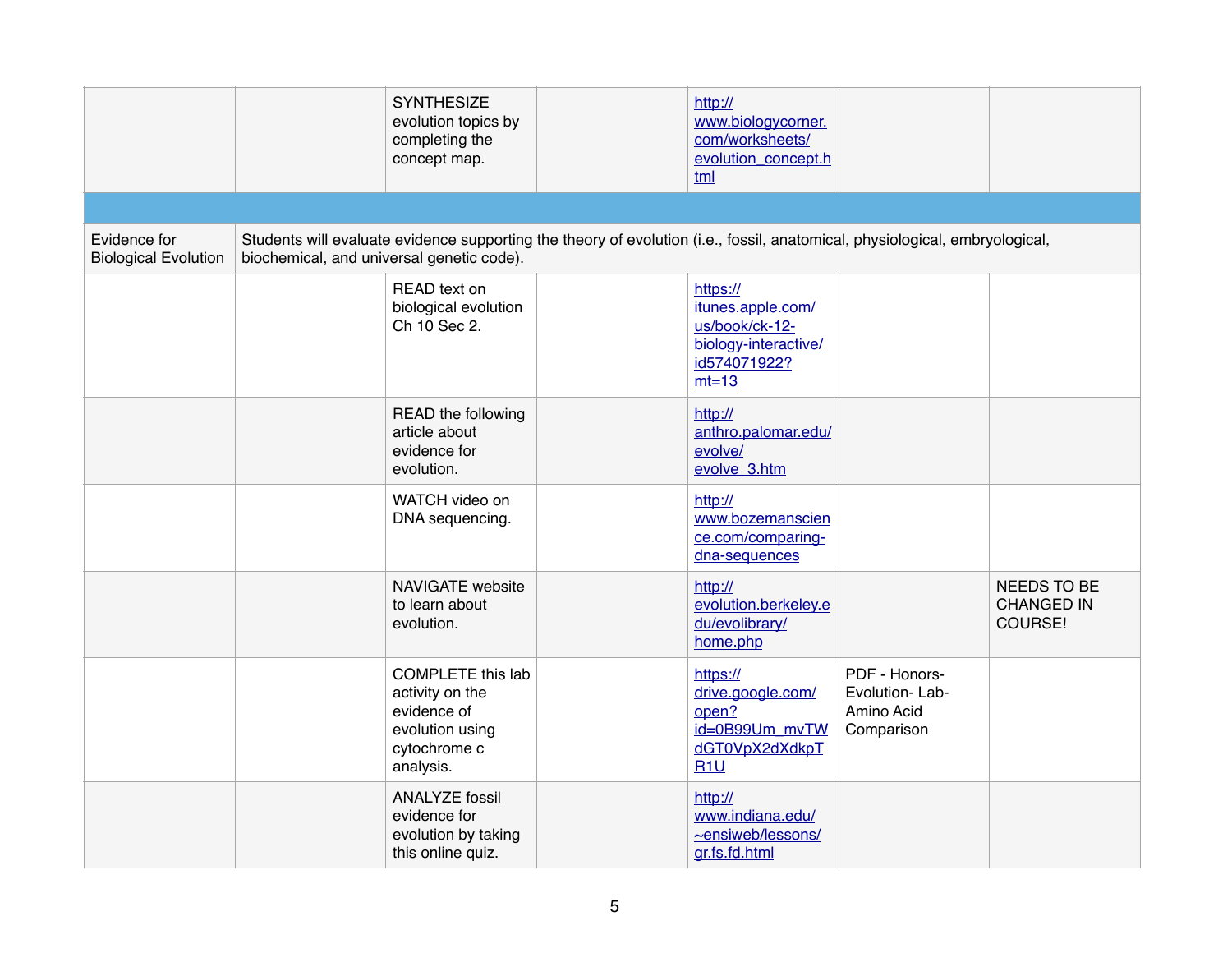|                                                                                                |                     | <b>REVIEW</b> your<br>knowledge of<br>evolution by taking<br>this online quiz. | http://<br>www.biologycorner.<br>com/quiz/<br>qz_evolution.html                                                                 |                                          |  |
|------------------------------------------------------------------------------------------------|---------------------|--------------------------------------------------------------------------------|---------------------------------------------------------------------------------------------------------------------------------|------------------------------------------|--|
|                                                                                                |                     | COMPLETE CK-12<br>worksheets on<br>Evidence of<br>Evolution pages<br>440-454.  | https://<br>itunes.apple.com/<br>us/book/ck-12-<br>biology-workbook/<br>id518270997?<br>$mt=11$                                 |                                          |  |
|                                                                                                |                     | <b>COLLECT</b> evidence<br>for Evolution in 2<br>online activities.            | http://www.pbs.org/<br>wgbh/evolution/<br>educators/lessons/<br>lesson3/index.html                                              |                                          |  |
|                                                                                                |                     |                                                                                |                                                                                                                                 |                                          |  |
| Nature of Science:<br><b>Scientific Thinking</b><br>in the Study of the<br>Theory of Evolution | Standards: 3.1.B.A9 |                                                                                | Students will distinguish among the scientific terms: hypothesis, inference, law, theory, principle, fact, and observation. SAS |                                          |  |
|                                                                                                |                     | READ text on<br>scientific thinking<br>Ch <sub>1</sub> Sec <sub>1</sub>        | https://<br>itunes.apple.com/<br>us/book/ck-12-<br>biology-interactive/<br>id574071922?<br>$mt=13$                              |                                          |  |
|                                                                                                |                     | <b>REVIEW</b> scientific<br>thinking terms.                                    | http://<br>www.gly.uga.edu/<br>railsback/<br>1122science7.html                                                                  |                                          |  |
|                                                                                                |                     | <b>CLASSIFY</b><br>statements using<br>scientific thinking<br>terms.           | https://<br>drive.google.com/<br>open?<br>id=0B99Um_mvTW<br>dGODhkTUFjbGRY<br>a28                                               | <b>PDF - Scientific</b><br>Thinking.docx |  |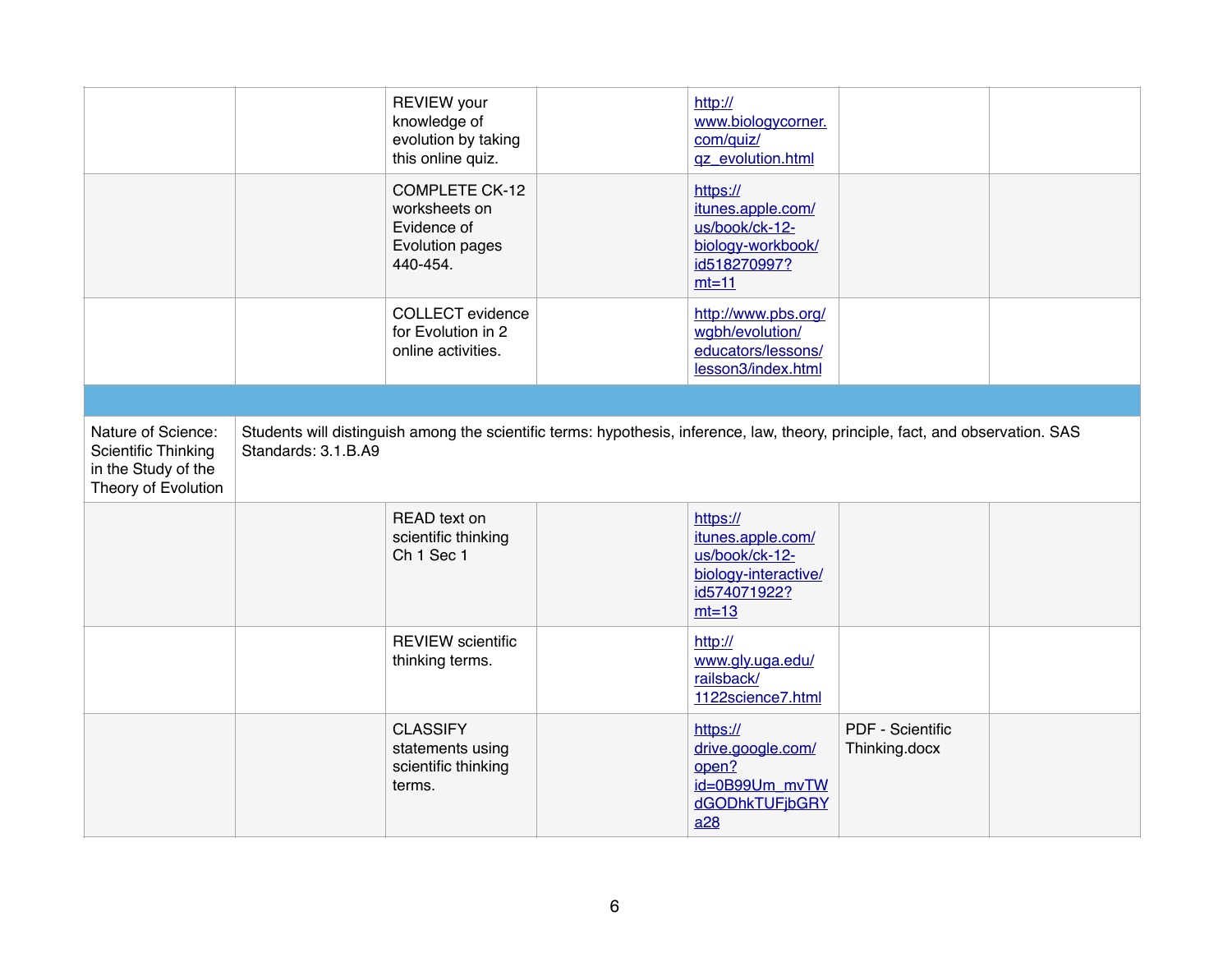|  | <b>COMPLETE CK-12</b><br>workbook activities<br>pages 5-20.            | https://<br>itunes.apple.com/<br>us/book/ck-12-<br>biology-workbook/<br>id518270997?<br>$mt=11$ |                             |  |
|--|------------------------------------------------------------------------|-------------------------------------------------------------------------------------------------|-----------------------------|--|
|  | <b>DISCOVER the</b><br>nature of science.                              | http://www.pbs.org/<br>wgbh/evolution/<br>educators/lessons/<br>lesson1/index.html              |                             |  |
|  | <b>READ</b> about<br><b>Evolution Fact and</b><br>Theory.              | http://<br>www.talkorigins.org/<br>faqs/evolution-<br>fact.html                                 |                             |  |
|  | WATCH video on<br>scientific method                                    | https://<br>www.youtube.com/<br>watch?<br>v=ytX-0nxZUCk                                         |                             |  |
|  | PRACTICE using<br>the scientific<br>method.                            | https://<br>drive.google.com/<br>open?<br>id=0B99Um mvTW<br>dGVGF5dElQODVx<br><b>VVU</b>        | PDF-<br>BioScientificMethod |  |
|  | WATCH podcast on<br>scientific thinking.                               | Podcast - Blue<br>World: Basking<br>sharks and<br>Lampreys                                      |                             |  |
|  | <b>COMPLETE study</b><br>guide questions<br>while watching<br>podcast. | https://<br>drive.google.com/<br>open?<br>id=0B99Um_mvTW<br>dGOXBNaGFVS2p<br>mbTQ               | PDF - Study Guide<br>15     |  |